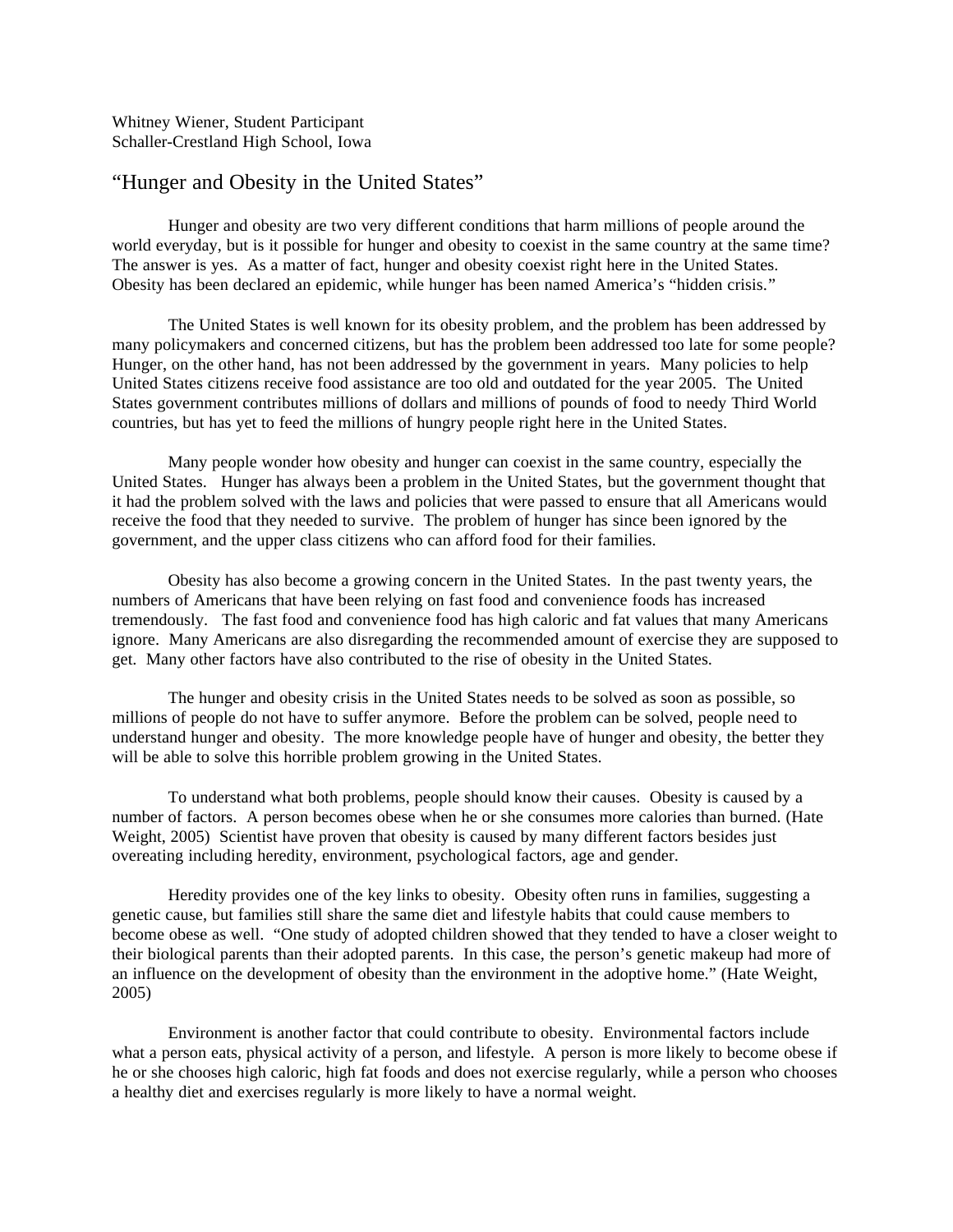Psychological factors may also cause a person to become overweight. "A person may choose to eat, because he or she is stressed out, angry, or bored." (Hate Weight, 2005) Over time, a person may think that he or she feels better when he or she eats. Psychological overeating becomes a habit that many Americans have a problem overcoming.

As a person gets older, age can also be a factor in gaining weight. The older a person gets, the faster his or her metabolism slows down, so the body does not burn as many calories as he or she once did. An older person does not require as many calories as he that person did when younger to sustain a healthy body. However, changing a diet as a person gets older is very hard.

Gender also can determine whether or not a person is at risk for obesity. Males have a higher resting metabolic rate than females, so males require more calories to maintain their body weight. Additionally, when women become post-menopausal, their metabolic rate decreases significantly, which is the reason many women start gaining weight after menopause. (Hate Weight, 2005)

Other factors that can cause obesity include some illnesses, medications prescribed by a doctor, and activity level. Some illnesses that increase the risk of obesity are hypothyroidism, depression, and neurological problems that lead to overeating. (Hate Weight, 2005). Certain medications prescribed for seizures and mental illnesses tend to increase appetite and decrease metabolic rate. Steroids and some antidepressants may also cause weight gain. It is also important to be active to lose weight. Without physical activity, the body does not burn as many calories as what a person is consuming.

Hunger, on the other hand, has only one sole cause, which is poverty. A person who lives in poverty cannot acquire adequate housing, medical, or meet daily needs. Many parents who do not make enough money for food skip meals, so their own children can eat. On average, children living in poverty receive one meal a day. Poverty in the United States must be addressed by the government in order for the hunger crisis to be stopped.

The health effects of obesity can be very damaging to a person. Those affects include "premature death, heart disease, heart attack, congestive heart failure, angina, abnormal hearth rhythm, high blood pressure, triglycerides, decreased HDL cholesterol, diabetes, cancers such as colon, gall bladder, prostate, kidney, and breast, sleep apnea, asthma, arthritis, reproductive complications, incontinence, and depression." (US Dept. of Health and Human Services, 2005) Most health effects are reversible with proper diet and exercise.

Hunger creates problems, too. These health problems include "fatigue, headaches, irritability, inability to concentrate, increased risk of disease, a higher risk of becoming ill, a higher infant mortality rate, stunted growth, nutrient deficiency problems, an increased rate of mental retardation in infants, irondeficiency anemia, developmental and behavioral problems in children, speeds the onset of degenerative diseases among the elderly, anxiety, and depression." (FRAC Online, 2005)

Both Hunger and obesity can affect anyone. "In fact, obesity is the second leading cause of preventable death in the United States. Approximately 127 million adults are overweight, while 60 Million are obese. An estimated 65.2 percent of adults are overweight, while 30.5 percent of children are overweight. Approximately 62 percent of adult females are considered overweight, while 57 percent of adult males are considered overweight. An estimated 400,000 deaths per year may be attributable to poor diet and lack of physical activity." (Obesity In America, 2005) Obesity can affect people from any background--poor, average, or rich households--no one is immune from obesity. In fact, many families who are living in poverty are obese. The foods they consume contain many calories and fats, but the less nutritious food is all that they can afford.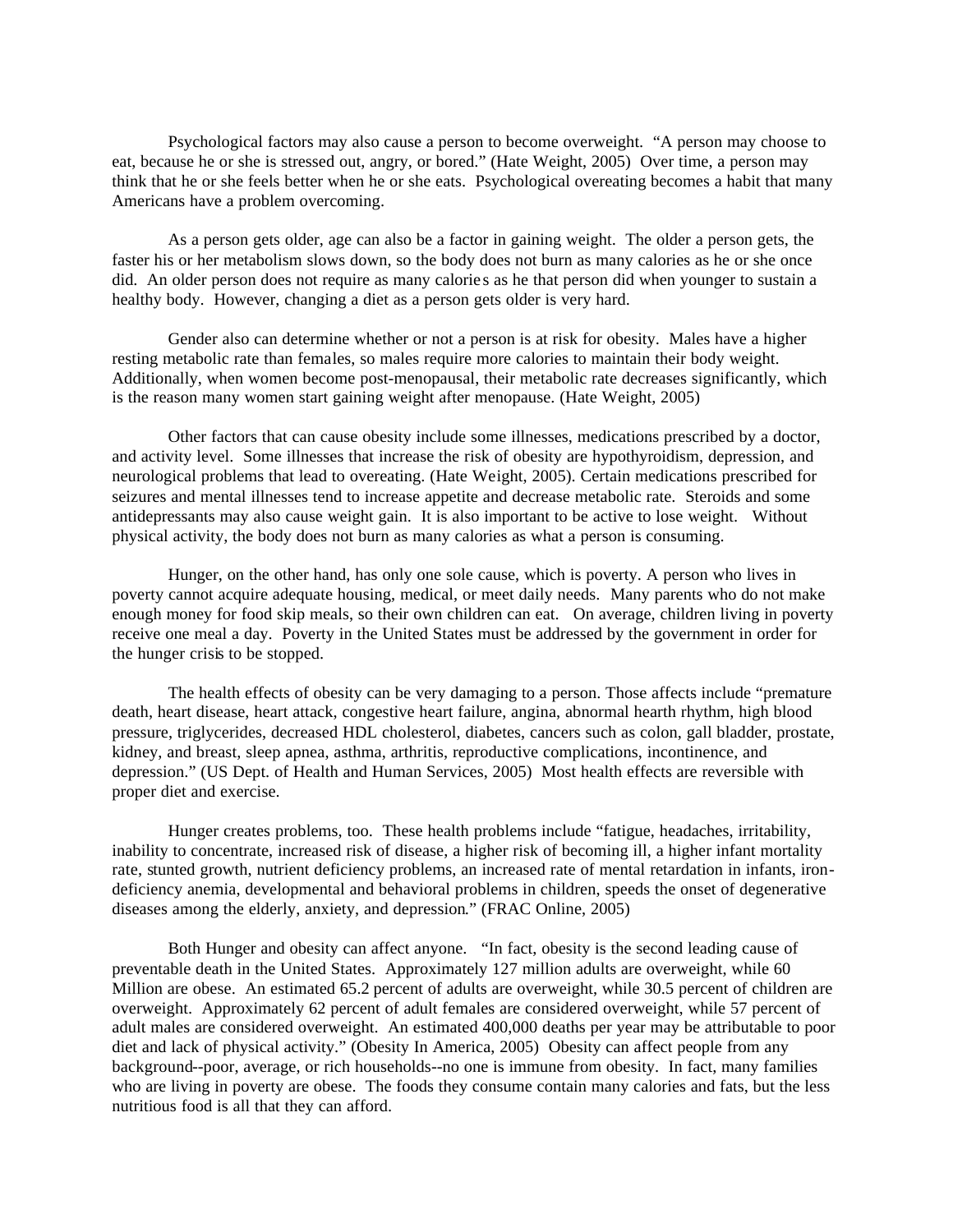On the other hand, a significant number of people suffer from hunger in the United States. "In 2002, nearly 35 million people, including 13 million children, were suffering from hunger in the United States. Since 1999, hunger has increased three years in a row. Overall, 11.1 percent of households experienced food insecurity or hunger in 2002." (Walker, 2005) Hungers almost always exist in households where money is scarce. To make these issues more real, consider a typical family scenario.

A typical family in the United States consists of two parents and two children. The family lives in an urbanized area. The father is forty-five years old, and he works as a manager at a department store. He makes around \$30,000 a year. His job is very stressful, because of long nights and the constant worry of managing a successful store. Because of the convenience, he eats out often. His diet consists of many fast foods, and "junk" foods such as chips, candy bars, and soda. He rarely does any physical activity. He is twenty pounds overweight, and has high blood pressure. His doctor emphasizes, that if he does not change his diet and exercise plan, he has a high risk of developing heart problems.

His wife is a forty-two year old nurse. She makes around \$50,000 a year with benefits. She works the night shift. She often works up to four nights a week for twelve hours at a time in the emergency room. Although she doesn't have a regular exercise routine, her job gives her the ability to always be walking around and moving. She also gets plenty of exercise walking the dog, doing chores, and running errands during the day. Her diet is very healthy and well-balanced. She packs the meals she takes to work and also cooks healthy meals at home. She is considered to have a normal body for her body type.

Their kids are a twelve year old male and a nine year old female, both of whom are overweight. For breakfast, they eat sugary cereals with milk and a glass of juice. At school, they eat a relatively healthy lunch, but they also order a high fat snack off the al-a-carte rack. They also have access to pop, sugary juices, and other drinks in the school's vending machines. Although their mom always cooks healthy meals for dinner, the children refuse to eat what she cooks, so instead they receive a high calorie and high fat microwavable or oven frozen meal. Exercise is often replaced by watching the television and eating a snack. They are each ten pounds overweight for their body types.

This family needs many changes to their lifestyle. Healthier meals for the children, and restricted access to high fat snacks and meals need to be enforced. The father needs to take a break from work or find a new job, so he isn't stressed out. He has developed poor eating habits and needs to rethink his life and find out what's really important to him before his current lifestyle kills him. The family needs to exercise together. If the family set aside a half-hour everyday to exercise together, they would all receive enough exercise to become healthier.

One factor that determines malnourishment in this family is food nutritional quality. Many foods consumed in the United States have terrible nutritional quality. Many people eat fast foods, pre-packaged frozen foods, or snack foods. Many of these foods are high in fat, calories, sugars, and sodium. If a person only eats these foods, then he or she does not receive a well balanced diet. If a person wants to create a healthier diet, then he or she should eat more whole grains, fruits, vegetables, low-fat proteins, and milk products. A person should then reduce the number of high fat foods he or she eats in a day. A person should also start exercising three times a week for thirty minutes to maintain a healthy body weight.

This family receives an average yearly income for an American family. They are able to buy the necessary foods to sustain a healthy body weight, but they choose the wrong kinds of foods. This family has created a lifestyle that will be harmful to the father and children in the near future. The United States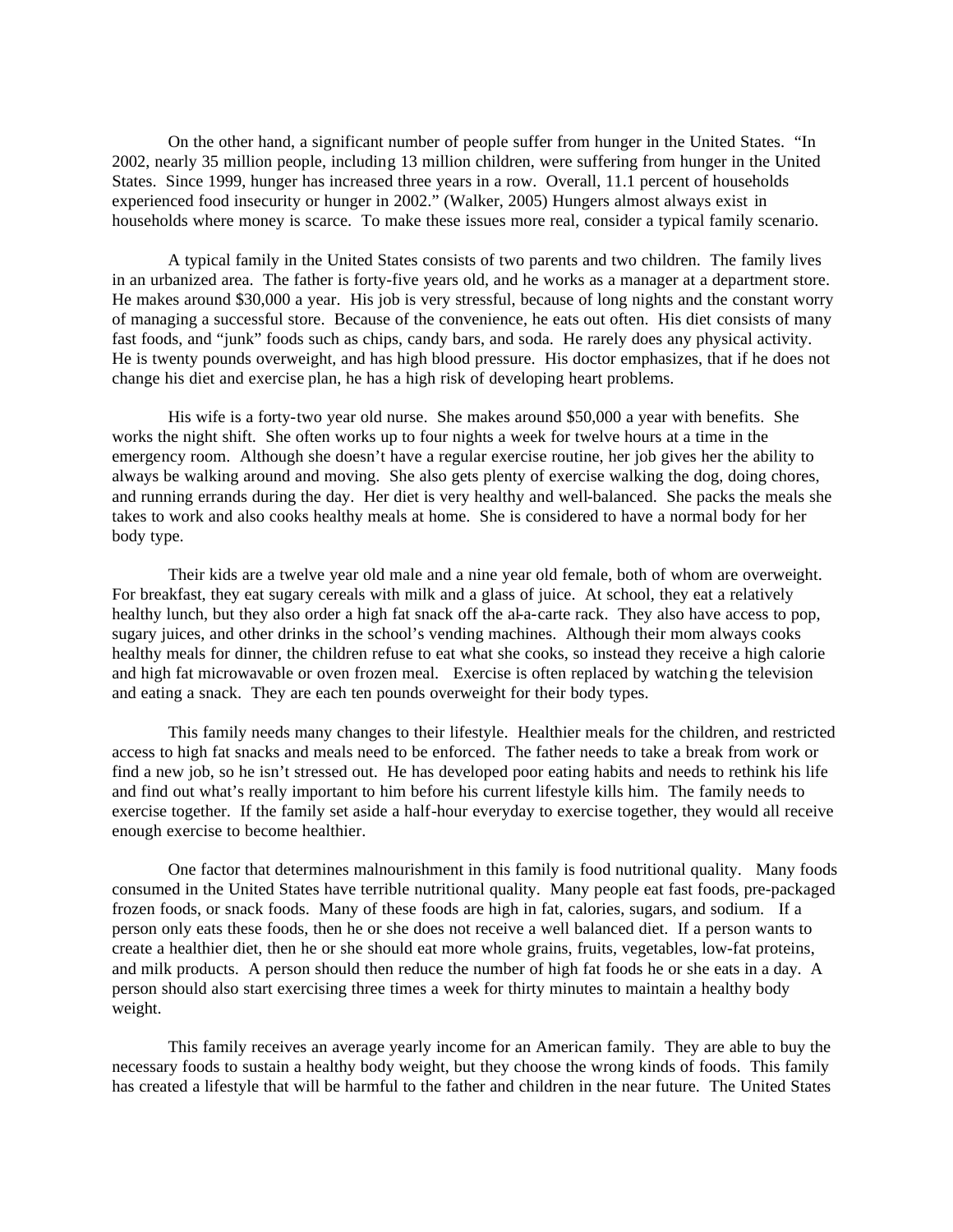government could assist families like this by creating new policies limiting the amount of high fat foods sold in places such as schools and offices.

This factor's status in the United States population is high. Anyone can afford food that has a high fat content. The situation of food nutritional quality is getting worse. Many people are replacing healthy foods with foods that are harmful to their health. The convenience of fast foods and prepackaged foods is appealing to many Americans because it is fast, easy, and cheap to prepare or attain. This family isn't receiving the proper nutrients to maintain a healthy lifestyle. No one is at a disadvantage when it comes to food nutritional quality, either a person is eating healthy food or he or she is eating unhealthy foods.

Food nutritional quality has many trends. Many people are choosing less nutritious food over healthy foods. If this family learns about the dangers of obesity, then they would probably change what they eat in the course of a day. This trend can be measured in how much food and what type of food this family eats in a particular day. Measuring what a family eats can determine if the family chooses healthier foods over time, or stay in their current lifestyle. Right now, the family is remaining the same. The measurements can later tell if the situation is getting better or worse in the future.

This family needs to improve their nutritional quality immediately. By educating the family about the food they eat and how to eat properly, they would be on a successful road to a healthier lifestyle. The family will be able to prepare healthier meals, and learn how to make the right choice between healthy foods or unhealthy foods. This would benefit the family tremendously, because they will be able to live a healthier life in the future.

I have many recommendations for the hunger and obesity crisis in the United States. The obesity problem needs to be addressed by the United States government as soon as possible. The United States government needs to educate everyone about the dangers of being overweight or obese. The government also needs to set up federally based programs that promote healthy eating and exercise. Schools also need to limit the amount of high fat, and high sugary foods and drinks are available to elementary, middle, and high school students. By promoting healthy snacks and drinks, students will be able to make better decisions when it comes to food.

The hunger crisis also needs to be addressed by the United States government immediately. The United States government has to work to get rid of poverty in order to solve the hunger crisis. The government also needs to emphasis education to ensure that all citizens can have a job to earn a sufficient amount of money to live off. Employment opportunities must be available for everyone in the United States. The United States government also needs to look over current food policies to make sure they are still up to date with the year 2005.

The United States, along with other international governments can also work together in solving the obesity crisis. All the countries should promote healthy eating habits and exercise plans to the citizens living in the country. The nations need to address that obesity is a growing problem, and needs to take action to stop the increase of obesity before more and more people are killed by it. Good eating habits should be a top priority for all countries to promote a healthy lifestyle for its citizens.

The United States and international governments can also work together to solve the hunger crisis. Money and food need to be donated to countries that have a hunger crisis. Food security should be made a top priority to all countries around the world. Governments also need to promote agricultural and small business programs to third world and underdeveloped countries. Countries also need to provide things other than food to the poor such as shelter, education, and health care. Foreign aid also needs to be